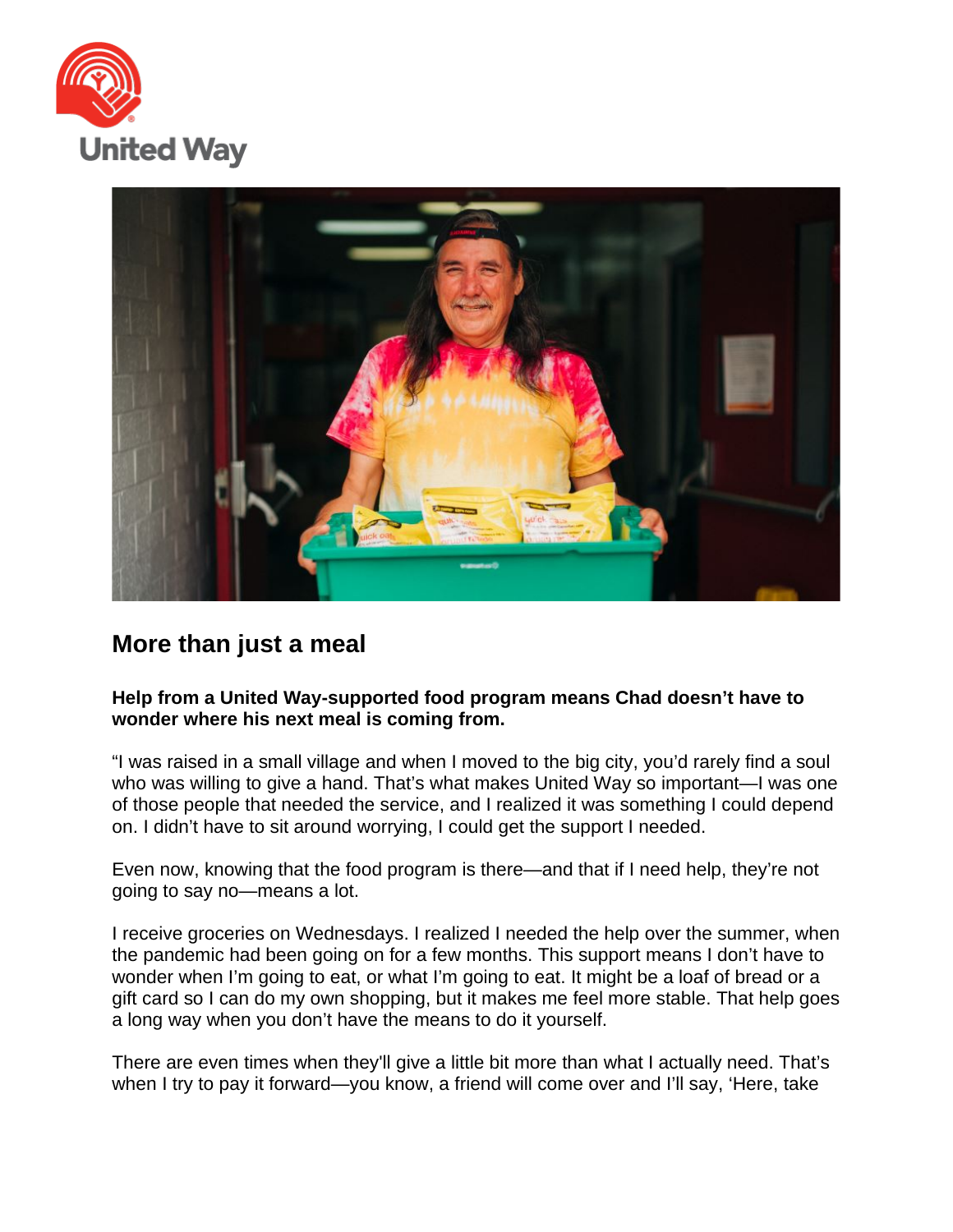

this. If you need it, please take it.' Because if I can't use it, then I know somebody else who can.

That's why I also volunteer at the food program. I was raised to believe that a helping hand is always welcome. My foster dad was the town plumber, and even though some people couldn't always afford to pay him, he would just do the work. And my foster mother was active at church and was part of the women's auxiliary. They'd do bake sales and dinners and stuff like that. Helping one another really brought people together and made us a close-knit community.

It's basically right there in the name! Whether we're working or receiving help, United Way brings us together. It's uniting us into believing we can help one another."



## **Feeding families—and community**

## **When Travis realized some of his neighbours were struggling during the pandemic, he knew just how to help.**

"When the pandemic started, I saw that people in my community were struggling. Not everyone had enough to eat. Now, I'm a single foster parent of three kids, so I keep a stocked pantry—lots of meat, vegetables, soups, that kind of stuff. I also grew up in a